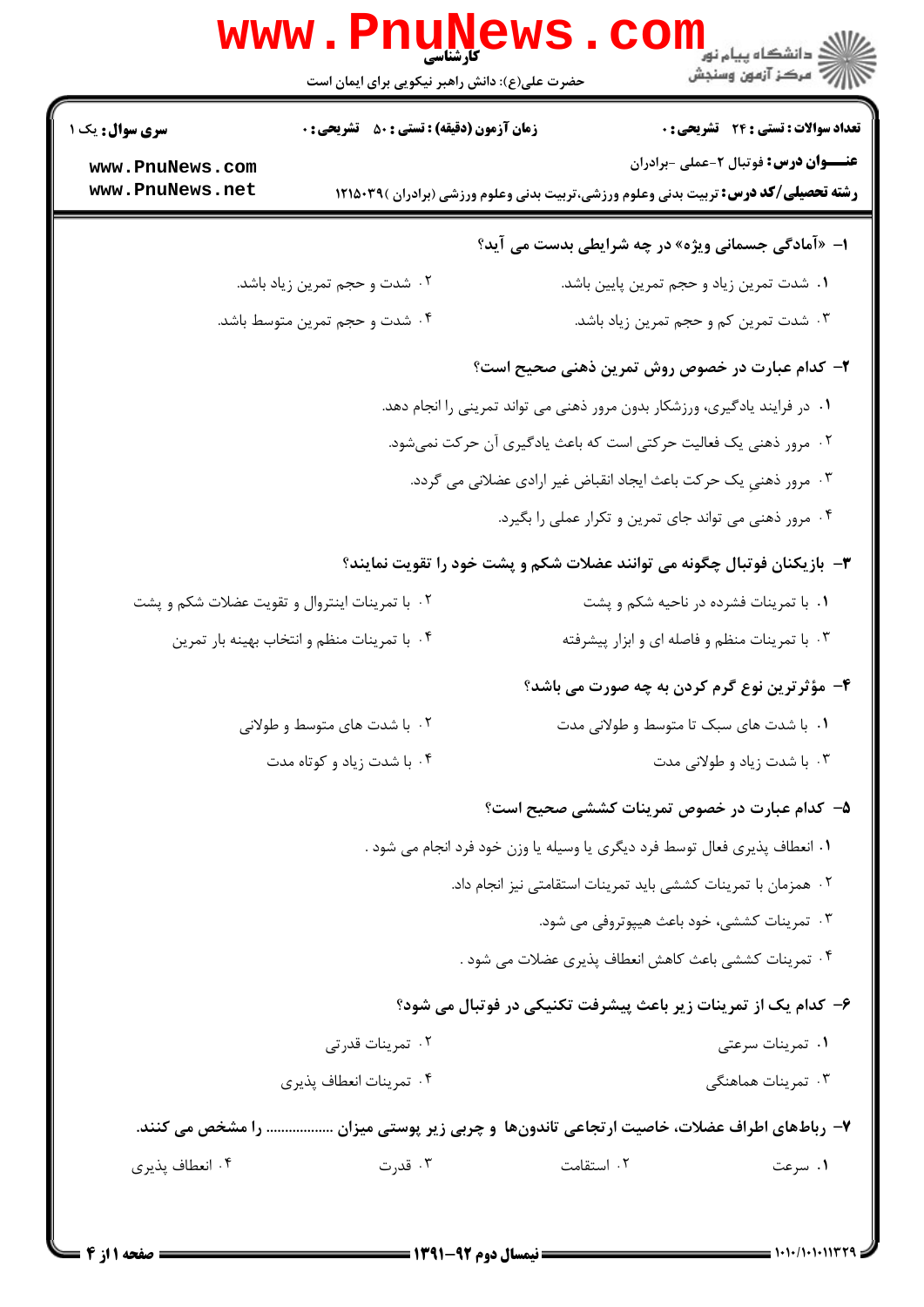|                                                                                                                                          | <b>www.PnuNews</b><br>حضرت علی(ع): دانش راهبر نیکویی برای ایمان است                                          |                                                                                             | الاد دانشگاه پيام نور<br>الا دانشگاه پيام نور<br>الا |  |
|------------------------------------------------------------------------------------------------------------------------------------------|--------------------------------------------------------------------------------------------------------------|---------------------------------------------------------------------------------------------|------------------------------------------------------|--|
| <b>سری سوال : ۱ یک</b>                                                                                                                   | زمان آزمون (دقیقه) : تستی : 50 ٪ تشریحی : 0                                                                  |                                                                                             | <b>تعداد سوالات : تستی : 24 گشریحی : 0</b>           |  |
| www.PnuNews.com<br>www.PnuNews.net                                                                                                       |                                                                                                              | <b>رشته تحصیلی/کد درس:</b> تربیت بدنی وعلوم ورزشی،تربیت بدنی وعلوم ورزشی (برادران )۳۹۵۰۳۹ ( | <b>عنــــوان درس:</b> فوتبال ۲-عملی -برادران         |  |
|                                                                                                                                          |                                                                                                              | ٨− در اصول ارزیابی، هدف از توسعه نیمرخ جسمانی بازیکن چیست؟                                  |                                                      |  |
|                                                                                                                                          | ۰۲ شناسایی نکات قوت و ضعف مهارتی بازیکن                                                                      | ۰۱ شناسایی نکات قوت و ضعف جسمانی و مهارتی بازیکن                                            |                                                      |  |
|                                                                                                                                          | ۰۴ ارزیابی آمادگی جسمانی ویژه فوتبال                                                                         |                                                                                             | ۰۳ شناسایی آمادگی جسمانی                             |  |
| ۹- در این نوع آزمون پس از هر دور رفت و برگشت ۲۰ متری، یک زمان استراحت ۵ ثانیه ای گنجانده می شود؟                                         |                                                                                                              |                                                                                             |                                                      |  |
|                                                                                                                                          | ۰۲ آزمون استفامتی متناوب یو- یو                                                                              |                                                                                             | ۰۱ آزمون آمادگی جسمانی تداومی                        |  |
|                                                                                                                                          | ۰۴ آزمون آمادگی جسمانی و استقامتی                                                                            |                                                                                             | ۰۳ آزمون افت اجرا در دورهای سرعت                     |  |
| +ا– در این نوع پرش، عضلات بازکننده میتوانند انرژی ارتجاعی را از طریق انقباض برونگرا ذخیره و مصرف کنند و سپس<br>بصورت درونگرا منقبض شوند. |                                                                                                              |                                                                                             |                                                      |  |
|                                                                                                                                          | ۰۲ پرش متوالی                                                                                                |                                                                                             | ۰۱ پرش عمودی                                         |  |
|                                                                                                                                          | ۰۴ پرش با حرکت مخالف                                                                                         |                                                                                             | ۰۳ پرش ویژه فوتبال                                   |  |
|                                                                                                                                          | 11– کدام یک از آزمونهای زیر، جهت شناسایی ضعف گروه عضلات تاکنندههای زانو (همسترینگ) و بازکننده های زانو (چهار |                                                                                             | سررانی)مورد استفاده قرار میگیرد؟                     |  |
| ۰۴ آزمون هماهنگی                                                                                                                         | ۰۳ آزمون انعطاف پذیری                                                                                        |                                                                                             |                                                      |  |
|                                                                                                                                          | ۱۲- دریبل کردن، بازی با دیوار و نگه داشتن توپ در هوا، از شناسههای کدامیک از آزمونهای مهارتی فوتبال است؟      |                                                                                             |                                                      |  |
|                                                                                                                                          | ۰۲ آزمون فوتبال مور کریستین                                                                                  |                                                                                             | ٠١ آزمون فوتبال جانسون                               |  |
|                                                                                                                                          | ۰۴ آزمون فوتبال يو - يو                                                                                      |                                                                                             | ۰۳ آزمون فوتبال يگلي                                 |  |
|                                                                                                                                          |                                                                                                              | ۱۳- بر اساس مقررات، با اجازه داور چند نفر کمککننده به مصدوم میتوانند وارد زمین شوند؟        |                                                      |  |
| ۰۴ تفر                                                                                                                                   | ۰۳ تفر                                                                                                       | ۰۲ تفر                                                                                      | ۰۱ ۱ نفر                                             |  |
|                                                                                                                                          |                                                                                                              |                                                                                             | ۱۴− کدام گزینه، جزء فواید آمادگی تاکتیکی میباشد؟     |  |
|                                                                                                                                          | ۰۲ توانایی تصمیم گیری                                                                                        |                                                                                             | ۰۱ مطالعه اصول کلی استراتژی فوتبال                   |  |
|                                                                                                                                          | ۰۴ قابلیت هماهنگی رفتار فردی با رفتار هم تیمی ها                                                             |                                                                                             | ۰۳ انجام بهتر تكنيك هاى فوتبال                       |  |
|                                                                                                                                          |                                                                                                              | ۱۵- بازیسازی به کمک دریبل مطمئن و پاسهای مناسب، از اهداف ویژه کدام بازیکن است؟              |                                                      |  |
| ۰۴ بازیکن خط حمله                                                                                                                        | ۰۳ بازیکن خط میانی                                                                                           | ۰۲ بازیکن خط دفا <i>ع</i> ی                                                                 | ۰۱ دروازه بان                                        |  |
|                                                                                                                                          |                                                                                                              | ۱۶- طول و عرض محوطه پنالتی (جریمه) چند متر است؟                                             |                                                      |  |
| ۰۴ ه. ۱۶/۵ × ۱۸ متر                                                                                                                      | ۰۳ ـ ۱۶/۵ × ۱۶/۵ متر                                                                                         | ۰۲ ه. ۲۸ × ۳۸ متر                                                                           | ۰۱ ۱۸ × ۱۸ متر                                       |  |
|                                                                                                                                          |                                                                                                              |                                                                                             |                                                      |  |

صفحه 2 از 4 =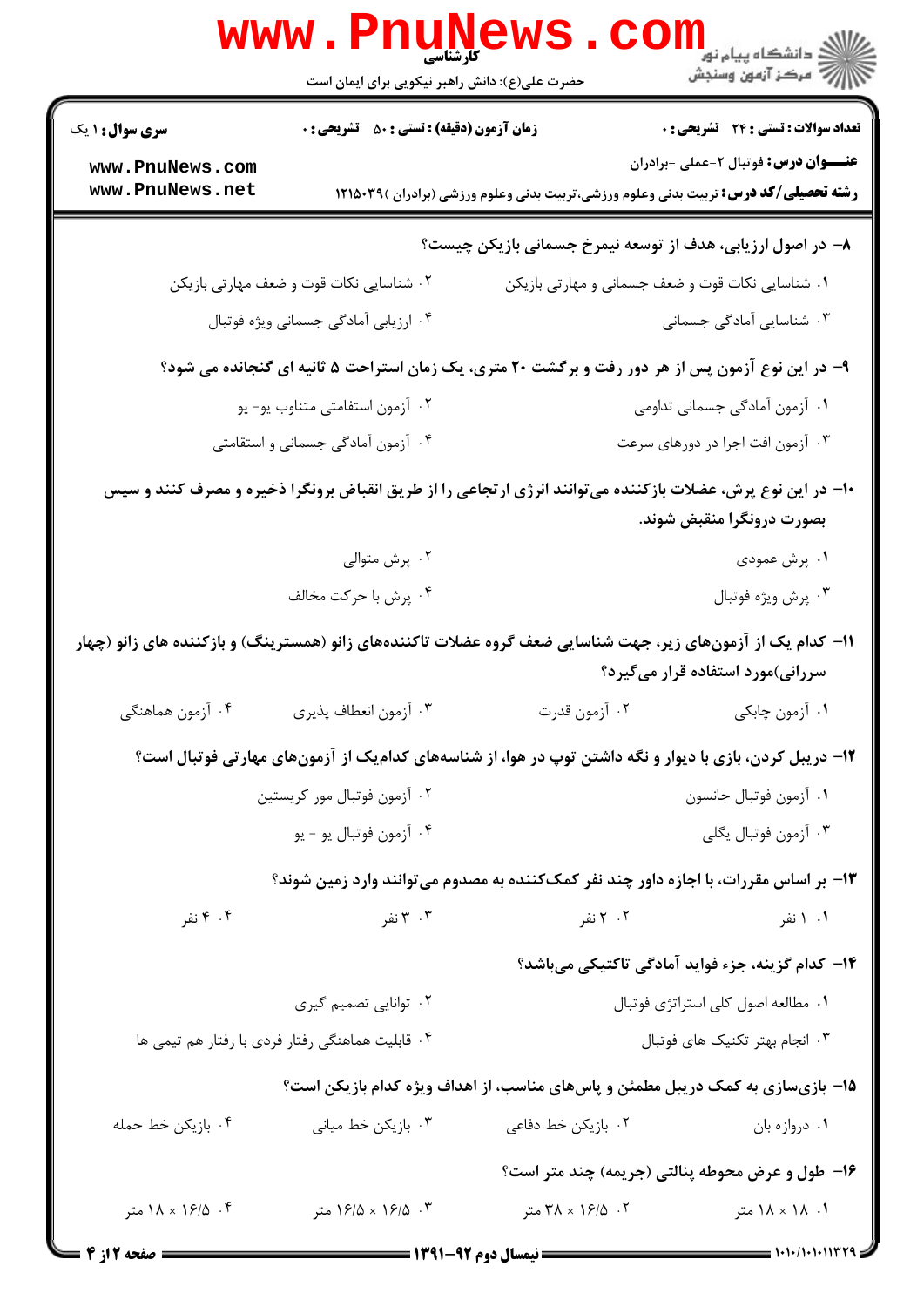|                                    | <b>WWW . FILUIV</b><br>حضرت علی(ع): دانش راهبر نیکویی برای ایمان است                                    | د دانشڪاه پيام نور<br>7- مرڪز آزمون وسنجش                                                                                                   |  |  |  |
|------------------------------------|---------------------------------------------------------------------------------------------------------|---------------------------------------------------------------------------------------------------------------------------------------------|--|--|--|
| <b>سری سوال : ۱ یک</b>             | <b>زمان آزمون (دقیقه) : تستی : 50 ٪ تشریحی : 0</b>                                                      | <b>تعداد سوالات : تستی : 24 گشریحی : 0</b>                                                                                                  |  |  |  |
| www.PnuNews.com<br>www.PnuNews.net |                                                                                                         | <b>عنــــوان درس:</b> فوتبال ۲-عملی -برادران<br><b>رشته تحصیلی/کد درس:</b> تربیت بدنی وعلوم ورزشی،تربیت بدنی وعلوم ورزشی (برادران )۳۹۵۰۳۹ ا |  |  |  |
|                                    | ۱۷– کدام یک از موارد زیر، در خصوص تدابیر تهاجمی در برابر دفاع فشرده ( با تعداد زیاد مدافع) صحیح میباشد؟ |                                                                                                                                             |  |  |  |
|                                    |                                                                                                         | ۰۱ تسلط بر پوشش منطقه ای                                                                                                                    |  |  |  |
|                                    |                                                                                                         | ۰۲ پاسکاریهای بلند و آهسته                                                                                                                  |  |  |  |
|                                    |                                                                                                         | ۰۳ حرکت همه بازیکنان مهاجم همزمان با مدافعان به طرف خط میانی زمین                                                                           |  |  |  |
|                                    |                                                                                                         | ۰۴ دریبل سریع به طرف دفاع و پاس کاری درست و سریع                                                                                            |  |  |  |
|                                    |                                                                                                         | 1۸– کدام عامل باعث یادگیری بهتر تاکتیک میشود؟                                                                                               |  |  |  |
|                                    | ۰۲ تجزیه و تحلیل و کنترل کارهای عملکرد خود                                                              | ۰۱ دستیابی به اهداف تکنیکی                                                                                                                  |  |  |  |
|                                    | ۰۴ یافتن راه حل برای مسائل در فکر خود                                                                   | ۰۳ تکرار زیاد بر اساس برنامه نظری                                                                                                           |  |  |  |
|                                    |                                                                                                         | ۱۹- کدام عبارت پیرامون پوشش بازیکن یا حریف گیری صحیح می باشد؟                                                                               |  |  |  |
|                                    |                                                                                                         | ۰۱ هر یک از بازیکنان تیم فاقد توپ یک بازیکن ویژه ای را پوشش می دهند.                                                                        |  |  |  |
|                                    | ۰۲ هر یک از بازیکنان تیم فاقد توپ به استثناء لیبرو یک بازیکن ویژه ای را پوشش می دهند.                   |                                                                                                                                             |  |  |  |
|                                    |                                                                                                         | ۰۳ هر بازیکنی یک منطقه مورد نظر را پوشش می دهد.                                                                                             |  |  |  |
|                                    |                                                                                                         | ۰۴ ترکیبی از پوشش بازیکن و منطقه ای است.                                                                                                    |  |  |  |
|                                    |                                                                                                         | +۲- بازیکن زننده کرنر حداکثر چه مدت زمان دارد تا کرنر را بزند؟                                                                              |  |  |  |
| ۰۴ ثانیه                           | ۰۳ ۶ ثانیه                                                                                              | ۰۲ ثانیه<br>۰۱ ۵ ثانيه                                                                                                                      |  |  |  |
|                                    |                                                                                                         | <b>۲۱</b> - سیستم ۱-۴-۲-۴ شامل چه کسانی میشود؟                                                                                              |  |  |  |
|                                    |                                                                                                         | ٠١ دروازبان، ۴ بازيكن خط مياني، ٢ مدافع- ۴ مهاجم                                                                                            |  |  |  |
|                                    |                                                                                                         | ۰۲ دروازبان، ۴ مدافع، ۲ مهاجم، ۴ بازیکن خط میانی                                                                                            |  |  |  |
|                                    |                                                                                                         | ۰۳ دروازبان، ۴ مدافع، ۲ بازیکن خط میانی و ۴ بازیکن مهاجم                                                                                    |  |  |  |
|                                    |                                                                                                         | ۰۴ دروازبان، ۲ مهاجم، ۲ بازیکن خط میانی و ۶ مدافع                                                                                           |  |  |  |
|                                    |                                                                                                         | ۳۲- «گل آورژ Goal Average» به چه معناست ؟                                                                                                   |  |  |  |
|                                    | ۱. در صورتیکه مجموع امتیازات دو یا چند تیم مساوی باشد، تفاصل گلهای زده و خورده آنها را نگاه میکنند.     |                                                                                                                                             |  |  |  |
|                                    |                                                                                                         | ۰۲ در صورتی که بازی به وقت اضافه ۳۰ دقیقه برسد، هر تیمی که اولین گل بزند.                                                                   |  |  |  |
|                                    |                                                                                                         | ۰۳ در صورتی که بازیکنی پاس رو به عقب به دروازه بان دهد.                                                                                     |  |  |  |
|                                    |                                                                                                         | ۰۴ گلی که پس از سوت داور برای متوقف کردن بازی به هر علت زده می شود.                                                                         |  |  |  |
|                                    |                                                                                                         |                                                                                                                                             |  |  |  |